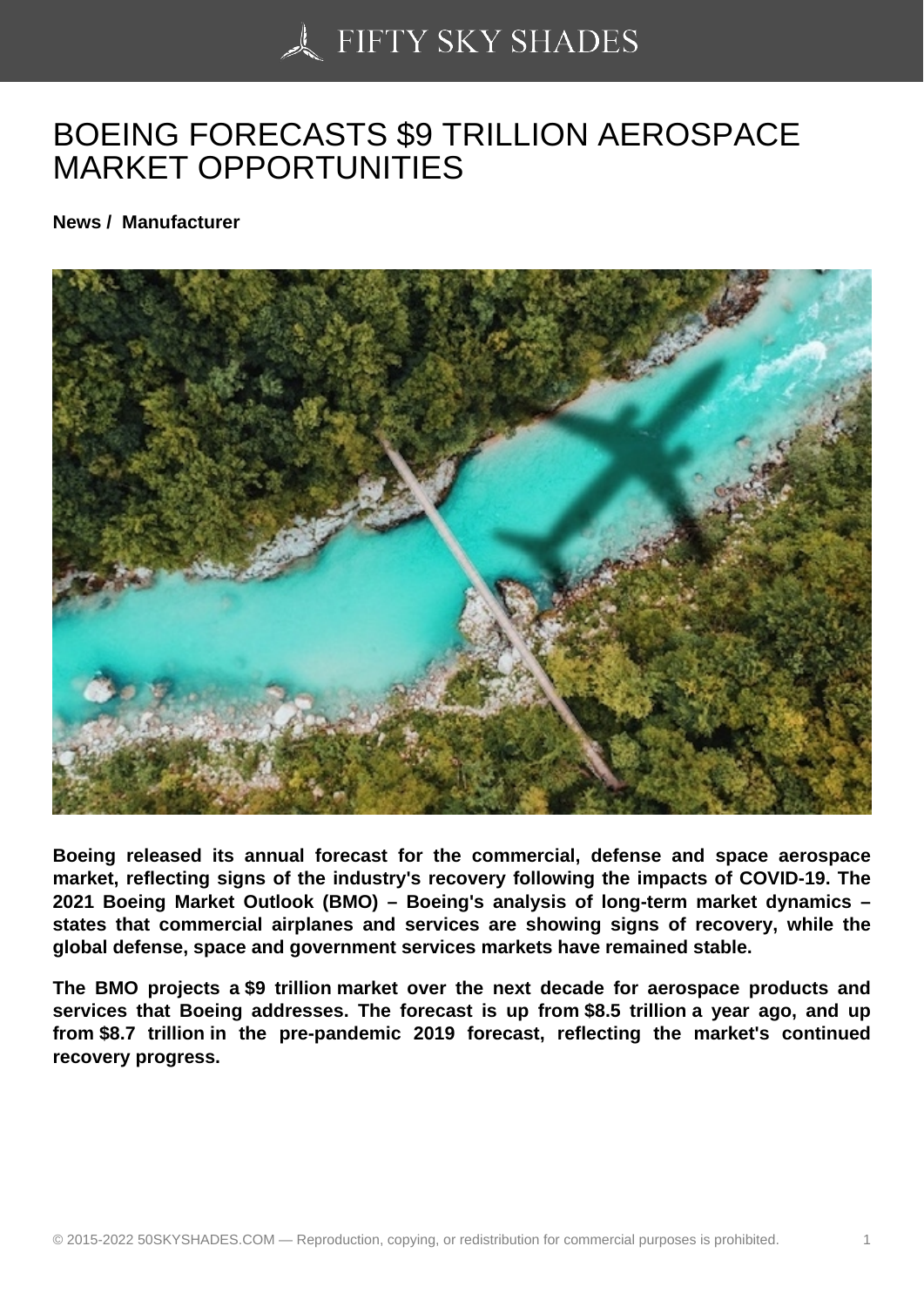**"As our industry recovers and continues to adapt to meet new global needs, we remain confident in long-term growth for aerospace," said Boeing Chief Strategy Officer Marc Allen. "We are encouraged by the fact that scientists have delivered vaccines more rapidly than imaginable and that passengers are demonstrating strong confidence in airplane travel."**

## **Commercial Market Outlook**

The new Commercial Market Outlook (CMO) reflects that the global market is recovering largely as Boeing projected in 2020. Demand for domestic air travel is leading the recovery, with intraregional markets expected to follow as health and travel restrictions ease, followed by long-haul travel's return to pre-pandemic levels by 2023 to 2024.

Within the Boeing Market Outlook, the CMO projects 10-year global demand for 19,000 commercial airplanes valued at \$3.2 trillion. Boeing's 20-year commercial forecast through 2040 projects demand for more than 43,500 new airplanes valued at \$7.2 trillion, an increase of about 500 planes over last year's forecast.

In a significant area of growth, projected demand has increased for dedicated freighters, including new and converted models. With sustained demand for air cargo tied to expanding e-commerce and air freight's speed and reliability, the CMO projects the global freighter fleet in 2040 will be 70% larger than the pre-pandemic fleet.

"The aerospace industry has made important progress in the recovery, and Boeing's 2021 forecast reflects our confidence in the resilience of the market," said Stan Deal, president and CEO, Boeing Commercial Airplanes. "While we remain realistic about ongoing challenges, the past year has shown that passenger traffic rebounds swiftly when the flying public and governments have confidence in health and safety during air travel. Our industry continues to serve an essential role of bringing people together and transporting critical supplies."

## **Highlights of the new 20-year CMO forecast include:**

- The availability and distribution of COVID-19 vaccines will continue to be critical factors in the near-term recovery of passenger air travel. Countries with more widespread vaccination distribution have shown rapid air travel recovery, as governments ease domestic restrictions and open borders to international travel.
- Passenger traffic growth is projected to increase by an average of 4% per year, unchanged from last year's forecast.
- The global commercial fleet will surpass 49,000 airplanes by 2040, with China, Europe, North America and the Asia-Pacific countries each accounting for about 20% of new airplane deliveries, and the remaining 20% going to other emerging markets.
- Demand for more than 32,500 new single-aisle planes is about equal to the pre-pandemic outlook. These models continue to command 75% of deliveries in the 20-year forecast.
- Carriers will need more than 7,500 new widebody airplanes by 2040 to support fleet renewal and long-term passenger and air cargo demand growth in longer-haul markets. These projections are up slightly compared to 2020 but remain down 8% from 2019.

Airplane demand, 2021-2040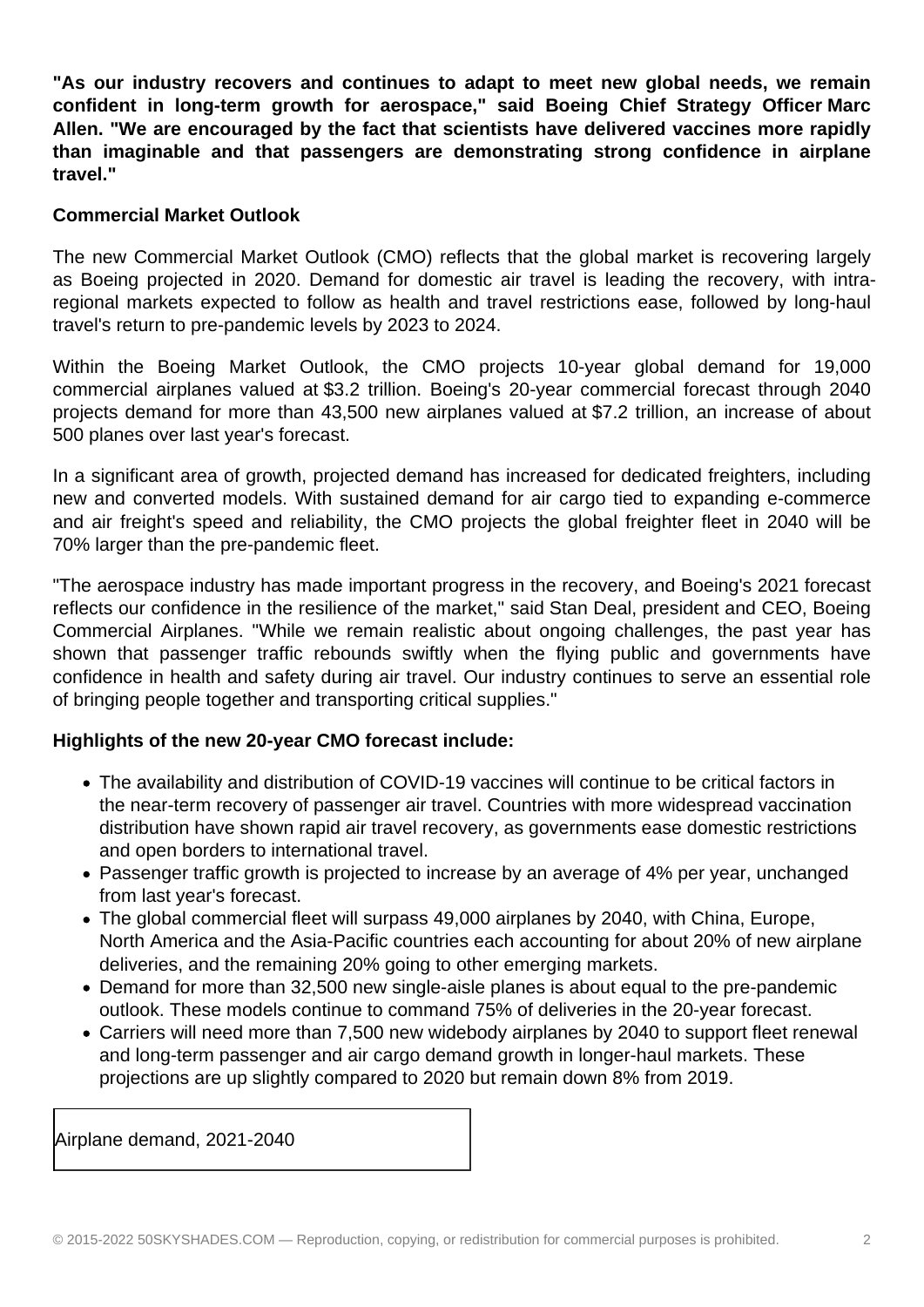| Airplane type      | Seats               | Total deliveries |
|--------------------|---------------------|------------------|
| Regional jets      | 90 and below 2,390  |                  |
| Single-aisle       | 90 and above 32,660 |                  |
| Widebody           |                     | 7,670            |
| Freighter widebody |                     | 890              |
| Total              |                     | 43,610           |

The CMO is the longest-running jet forecast and is regarded as the most comprehensive analysis of the commercial aviation industry. Learn more about the Commercial Market Outlook.

Services Market Outlook

Boeing forecasts a \$3.2 trillion market opportunity for its [served services market with](https://c212.net/c/link/?t=0&l=en&o=3288908-1&h=2986070527&u=https://www.boeing.com/commercial/market/commercial-market-outlook/&a=Commercial+Market+Outlook) commercial, business and general aviation services representing \$1.7 trillionand government services representing \$1.5 trillion through 2030.

Digital solutions, including analytics offerings, interiors modifications and freighter conversions, have proven to be bright spots in the long-term services landscape as customers adjust to leaner operations for future growth and meet strong cargo demand.

Training services will see a near-term increase in demand as personnel transition to new aircraft types, maintain certifications and return from pandemic-related pauses in active service. Demand for services dependent on aircraft utilization, such as maintenance, parts and supply chain, will continue to follow the market recovery.

"Our customers are preparing for growth, and we see fleet modifications and continued parts consumption going hand in hand with the global fleet expansion," said Ted Colbert, president and CEO, Boeing Global Services. "This demand will be coupled with the continued adoption of digital tools and services to enhance fleet readiness, reliability and efficiency."

Learn more about the Services Market Outlook.

## Defense and Space Market Outlook

The BMO also projec[ts the defense and space](https://c212.net/c/link/?t=0&l=en&o=3288908-1&h=3529302273&u=https://www.boeing.com/commercial/market/services-market-outlook/&a=Services+Market+Outlook) market opportunity will remain consistent with last year's forecast at \$2.6 trillion during the next decade. These large, stable markets have enduring demand driven by geopolitical and security challenges. This spending projection continues to reflect the ongoing importance of military aircraft, autonomous systems, satellites, spacecraft and other products for national and international defense, with 40 percent of expenditures expected to originate outside of the United States.

"While we've seen resiliency and stability in the global defense and space market, the threat